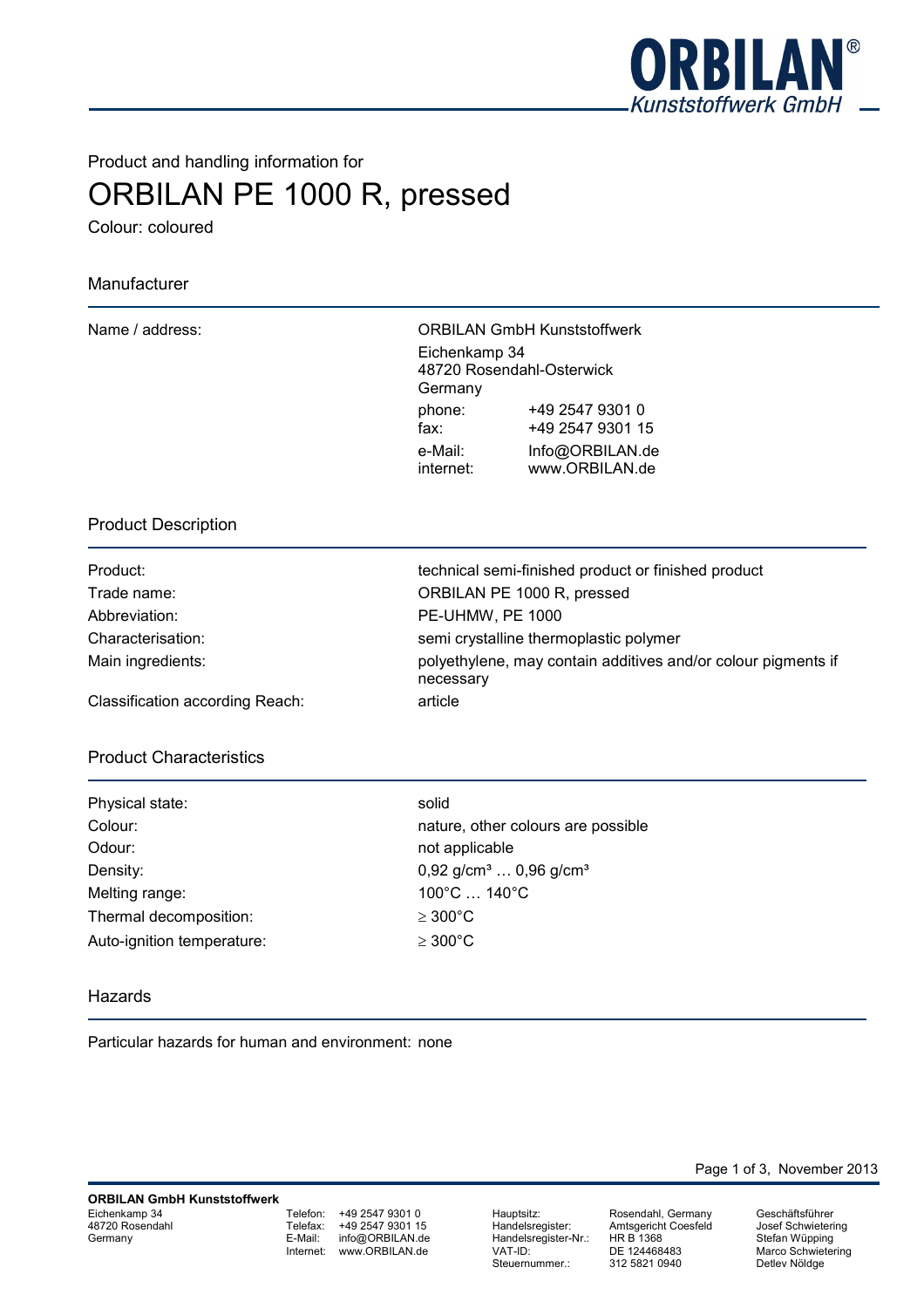

## Handling and Storage

| The product can be machined with usual machines and tools. Prior<br>Handling:<br>machining make sure that product is at room temperature. |                                                                                                                                                                         |
|-------------------------------------------------------------------------------------------------------------------------------------------|-------------------------------------------------------------------------------------------------------------------------------------------------------------------------|
| Storage recommendations:<br>Safety measures:                                                                                              | horizontal, dry, protected against weather influences                                                                                                                   |
| <b>Transportation Information</b>                                                                                                         |                                                                                                                                                                         |
| Hazardous goods regulation:                                                                                                               | This product is considered as non-hazardous product.                                                                                                                    |
| Load securing on roads:<br>Labelling obligation:                                                                                          | DIN EN 12195-1 has to be considered and fulfilled.<br>The product is not subject to labelling according current EC<br>regulations or other known sources of literature. |
| Particular national regulations:                                                                                                          | none                                                                                                                                                                    |
| <b>First Aid Measures</b>                                                                                                                 |                                                                                                                                                                         |
| General information:                                                                                                                      | No special measures required.                                                                                                                                           |
| Inhalation:                                                                                                                               | Provide fresh air, seek medical attention if symptoms develop or<br>persist.                                                                                            |
| Skin contact:                                                                                                                             | Wash affected area with soap and water.                                                                                                                                 |
| Eye contact:                                                                                                                              | Flush eyes with water for several minutes, while holding the eyelid<br>open. Seek medical attention if symptoms develop or persist.                                     |
| Swallowing:                                                                                                                               | Seek medical attention if symptoms develop or persist.                                                                                                                  |
| <b>Fire-Fighting Measures</b>                                                                                                             |                                                                                                                                                                         |
| Suitable extinguishing agents:                                                                                                            | water, foam, dry powder, carbon dioxide                                                                                                                                 |
| Possible combustion products:                                                                                                             | Carbon monoxide and carbon dioxide can be released during<br>combustion.                                                                                                |
| Necessary protective equipment:                                                                                                           | Complete protective equipment for fire fighters, use self-contained<br>breathing apparatus.                                                                             |
| Information on Disposal                                                                                                                   |                                                                                                                                                                         |
| Recommendation:                                                                                                                           | Consider recycling.                                                                                                                                                     |
| Contaminated material:                                                                                                                    | Disposal according to the applicable regulations.                                                                                                                       |
|                                                                                                                                           |                                                                                                                                                                         |

Telefon: +49 2547 9301 0<br>Telefax: +49 2547 9301 15 Telefax: +49 2547 9301 15 E-Mail: info@ORBILAN.de Internet: www.ORBILAN.de

Hauptsitz: Rosendahl, Germany Handelsregister-Nr.:<br>VAT-ID: VAT-ID: DE 124468483<br>Steuernummer.: 012 5821 0940

Kosendam, Germany<br>Amtsgericht Coesfeld<br>HR B 1368 312 5821 0940

Geschäftsführer Josef Schwietering Stefan Wüpping Marco Schwietering Detlev Nöldge

Page 2 of 3, November 2013